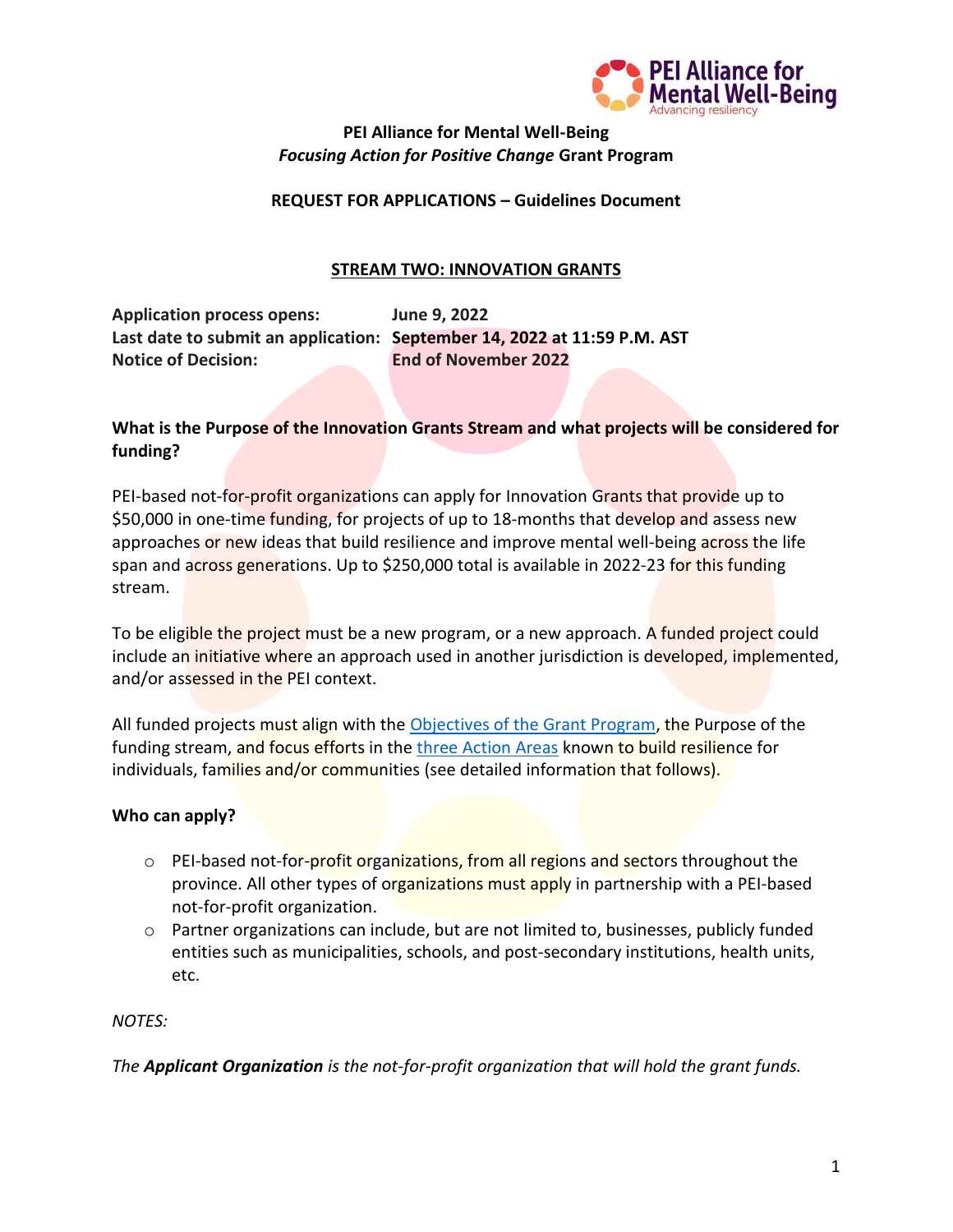

*The Project Lead is the main contact from the Applicant Organization who will lead the project.* 

*Individuals are not eligible to apply.* 

*Eligibility is restricted to organizations operating within PEI.* 

*If justified to meet the objectives of the project, the applicant team may include a team member(s) from outside PEI if such team member(s) brings expertise and capacity to the project that is not available in the province (e.g., research and/or evaluation expertise). A team member(s) from outside PEI is not eligible to be the Project Lead.*

*As the lead Applicant Organization, a not-for-profit organization may submit only one application in a funding cycle, and up to two per year (the Alliance offers two funding cycles per year, one in the summer and one in the winter).* 

#### **What are eligible expenses?**

Grant funds may be used to cover the following eligible expenses:

- o **Training and professional development**
- $\circ$  Convening meetings and events, including facility rentals and remote meeting costs
- o Transportation within PEI
- o Research, evaluation, and dissemination activities
- o Wages\* and fees (e.g., consultants, trainers, expertise not available in the community, honoraria)
- o Promotional and marketing activities directly related to the project
- o Reasonable overhead, capital, infrastructure costs directly related to the project to a maximum of 10% of the total grant
- o Costs associated with the grant's financial reporting requirements

*\*Wages – Eligibility for wage coverage will be assessed based on the demonstrated need and must cover tasks that (1) do not already fall within a staff's job and (2) are critical to the success of the project and require additional time*.

#### **What are ineligible expenses?**

Grant funds cannot be used to cover:

- o Prizes and contests
- o Scholarships and bursaries
- o Individual conference attendance
- o Events or activities that do not deliver on the objectives of the project (e.g., fundraising)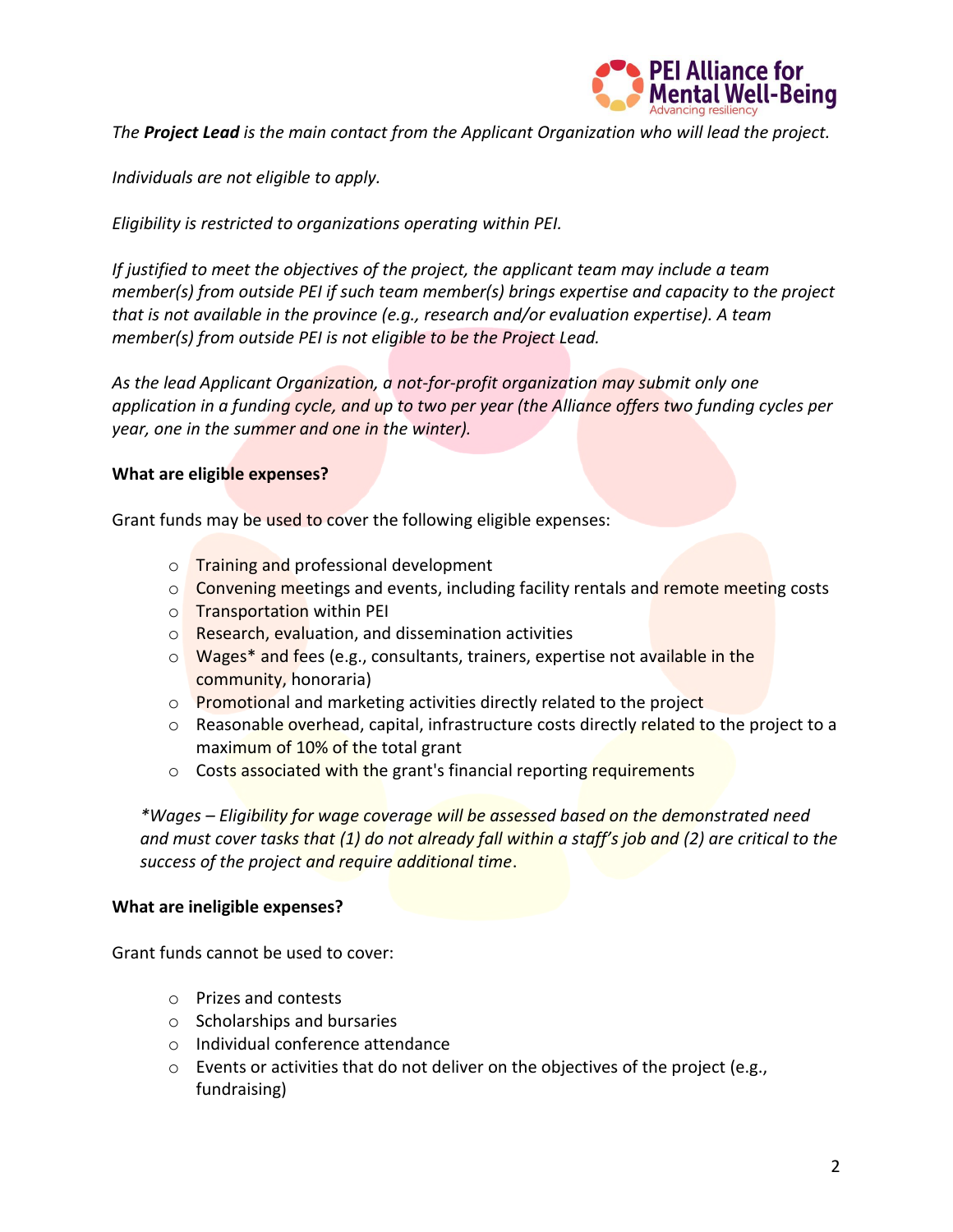

o Expenditures made prior to the application

#### **What is the application process?**

**Please Note**: Before applying, applicants should review the [Knowledge Base Backgrounder](https://allianceformentalwellbeing.com/wp-content/uploads/2021/12/FINAL-Knowledge-Base-1.pdf) about mental well-being and resilience.

Applicants are also encouraged to visit the [Alliance website](https://allianceformentalwellbeing.com/) for resources about using an outcomes-based approach to project design, implementation, and evaluation (developing project logic models).

A final proofread of documents before submission is recommended to ensure clarity of message and that all documents are included.

Follow these steps to complete and submit your application. If you need assistance submitting your application, contact the Grant Coordinator at: [grants@allianceformentalwellbeing.com](mailto:grants@allianceformentalwellbeing.com)

## *Steps to Apply*

| Step $1:$ | Download the Application Form Template and the Budget Template              |  |
|-----------|-----------------------------------------------------------------------------|--|
| Step 2:   | <b>Complete</b> the Templates according to instructions on the forms        |  |
| Step 3:   | Submit your completed Application Form Template, Budget Template, and       |  |
|           | optional Letters of Support (all in PDF format) to the Grant Coordinator by |  |
|           | email at: grants@allianceformentalwellbeing.com                             |  |

**Step 4: Complete base-line knowledge survey (Survey to be forwarded by Grant Coordinator following receipt of application).** 

Incomplete applications will not be eligible to advance in the process.

In your application you will be asked to provide:

- Project Title and Funding Stream
- Contact Information for the Applicant Organization and Project Lead
- Information about the Applicant Organization and its mandate
- Type of organization and PEI region(s) where the project takes place, including specific community and/or settings
- A high-level **1-page** summary of the project plan, including purpose, relevance and rationale, activities and timeline, estimated budget, and anticipated *outcomes*.
- A detailed proposal to a maximum **10 pages** that is structured according to the Evaluation Criteria for this Funding Stream: 1) Alignment - 3 pages, 2) Design & Implementation - 4 pages, 3) Impact - 3 pages (as outlined below)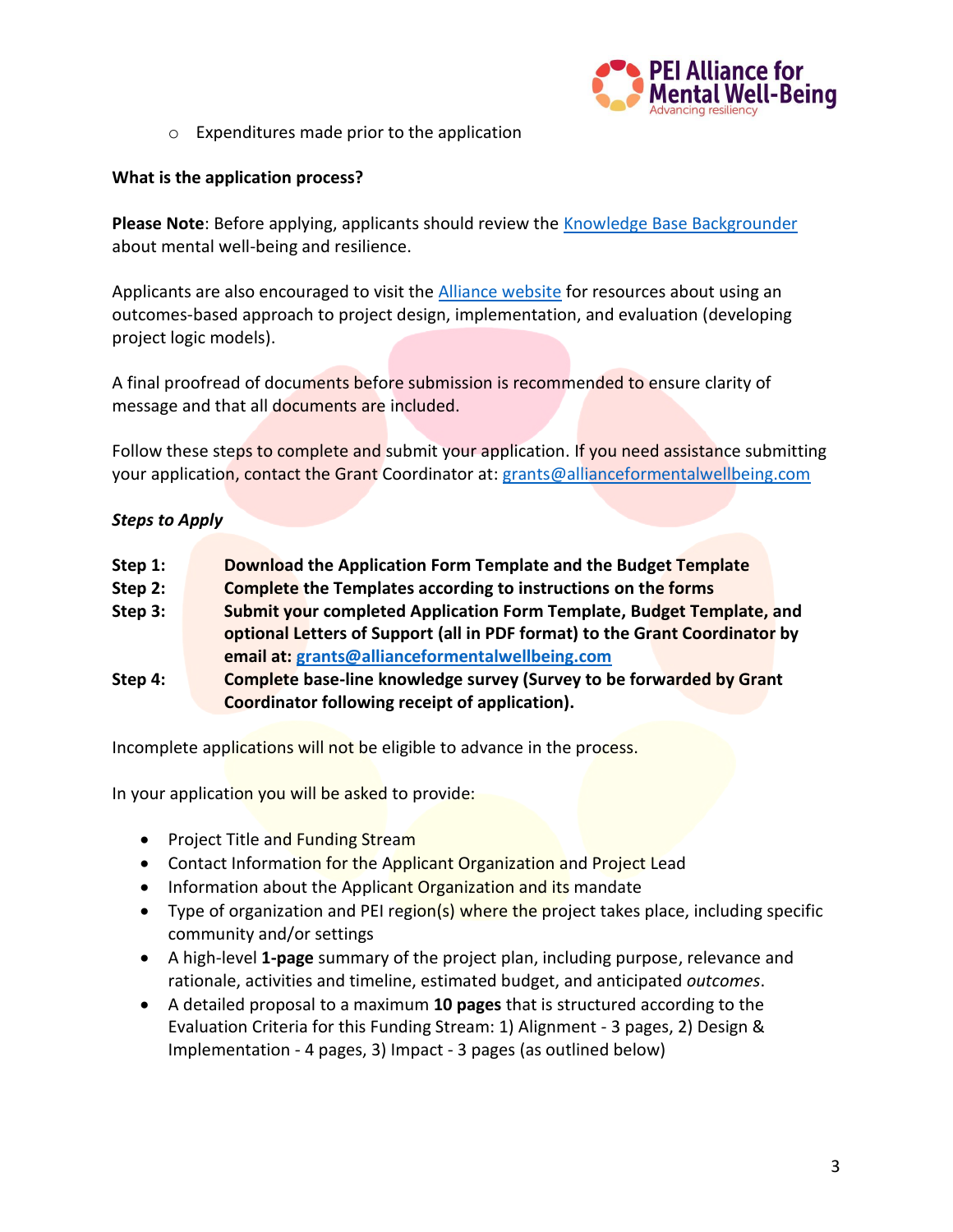

**Supplemental Information:** Applicant Organizations are encouraged to submit up to 2, 1-page letters of support to accompany their application. Accompanying letters will be considered as part of the application's overall assessment, submitted at the Applicant's discretion, and can be from organizational partners, communities served, etc. Letters of support should aid in illustrating the project's intended *outcomes*, feasibility, and/or its alignment with the Objectives of the Grant Program.

# **1) Alignment (up to 3 pages):**

- Clearly describe the rationale for the project and what need or problem the project aims to address.
- What is unique about your approach to this issue; are you aware of other organizations doing similar work, and if so, how is your project different?
- Provide a description of how the project:
	- o aligns with the four Objectives of the *Improving Mental Well-being for All: Focusing Action for Positive Change Grant Program* and
	- o aligns with the Purpose of the Funding Stream
	- o will advance one or more of the three Action Areas that are known to build resilience for individuals, families and/or the community:
		- i. supporting responsive relationships
		- ii. strengthening core life skill
		- iii. reducing sources of toxic stress and its harmful build-up

## **2) Design & Implementation (up to 4 pages):**

- Provide a detailed time-based implementation plan that describes the project's activities leading to its anticipated *outcomes* (i.e., what your project will achieve), within the grant timelines. As applicable, the plan should describe activities required to engage stakeholders and partners.
- Describe the things you will produce (*outputs*) during the **project's implementation and** their purpose (e.g., training or education sessions, flyers or informational materials, program materials, web content, posters, etc.)
- Provide a description of the Project Lead and their capacity and expertise to lead the project and deliver on the proposed *outputs* and *outcomes*, as well that of team member(s), partners, and collaborators, if applicable.
- If applicable, provide an example that demonstrates the Applicant Organization and Project Lead's experience executing similar projects successfully.
- Provide an indication of how the Applicant Organization will help enable the project's success (e.g., by providing in-kind support or leveraging existing resources).
- Describe how you will evaluate the project's implementation, that is, your plan for determining and documenting how consistent your activities were to what you planned (*process evaluation*).
- Using the **Budget Template** provided, include a detailed budget for the project with reasonable justification for each eligible cost; include both financial and/or in-kind contributions from other funders and/or partners, if applicable.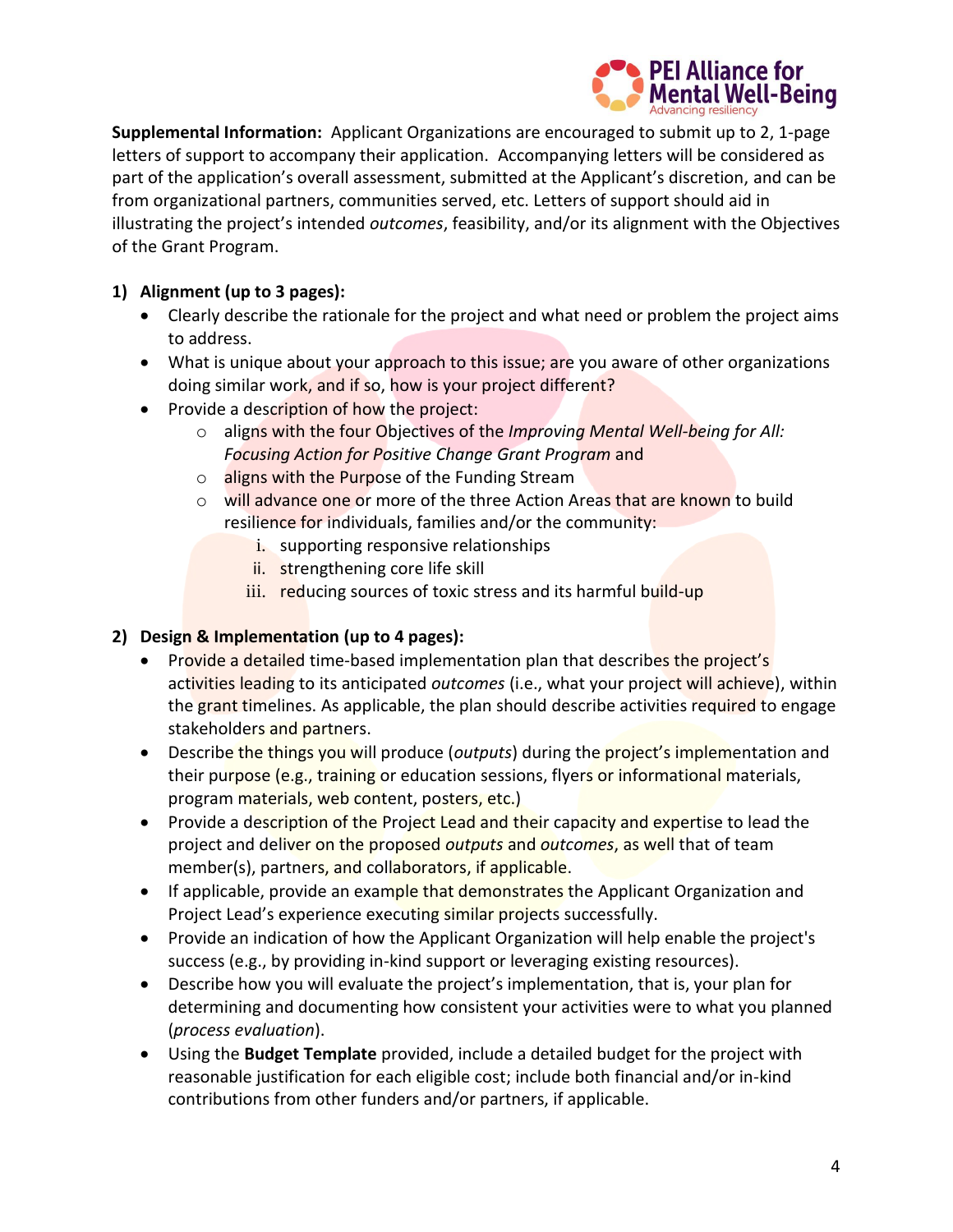

## **3) Impact (up to 3 pages):**

- Describe the desired *outcomes* of your project; include short-term, mid-term, and/or longer-term *outcomes*, as applicable.
- Describe how you will evaluate the *outcomes*, that is, determining how you will know if your project is successful and your plan to document this success (*outcome evaluation* plan).
- Describe how your project *outcomes* and learnings will be summarized and shared, by what means, with what audiences, and for what purpose.
- If applicable, describe any potential the project holds for future scaleup (either within or beyond its current jurisdiction/community/geographical setting).
- If applicable describe how the innovation could be sustained after the grant funding ends.

#### **How will my application be assessed and scored?**

A committee of individuals that reflect the applicant community review all applications using the **three criteria that directly align with application requirements:**

## **1) Alignment (30%):**

- Is the rationale and need for the project clearly stated?
- How unique is the organization's approach to the issue, including in comparison to others in the field?
- To what extent does the project align with the four Objectives of the *Improving Mental Well-being for All: Focusing Action for Positive Change Grant Program?*
- To what extent does the project align with the purpose of the Funding Stream?
- To what extent does the project align with one or more of the three Action Areas?

## **2) Design & Implementation (30%)**

- Is the implementation plan, including its timelines and related activities and *outputs*  both realistic and sufficient to achieve the project's intended *outcomes*?
- Is it clear that the *activities* and *outputs* of the project are well suited to address the identified need/opportunity?
- If the project involves stakeholders and partners is there a clear and appropriate plan describing why they will be engaged, how and when?
- Do the Applicant Organization and Project Lead have the appropriate expertise, experience, capacity, and time required to deliver on the project?
- Is the estimated budget reasonable and well justified?
- Is there a clear plan to evaluate the implementation process?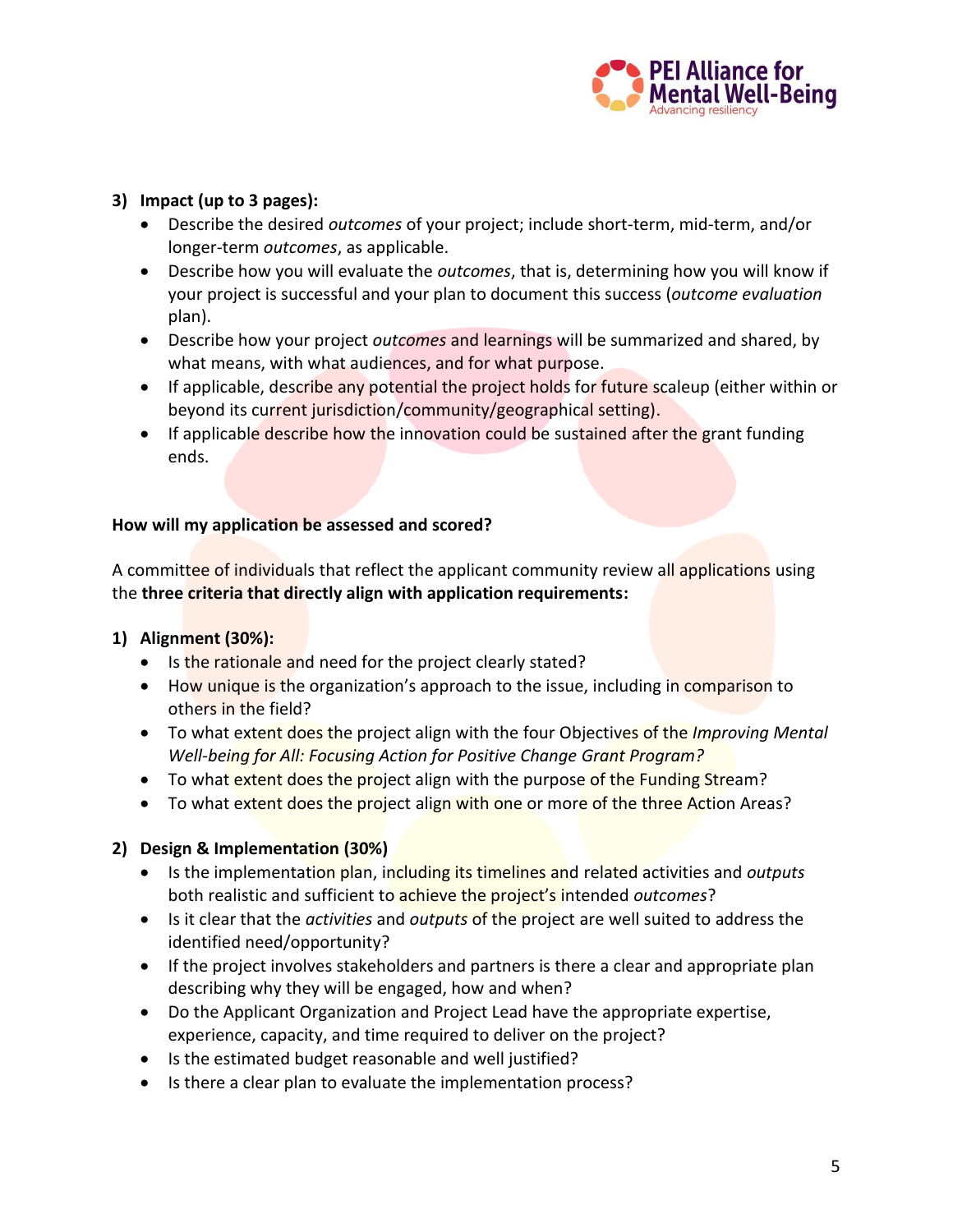

## **3) Impact (40%)**

- Is there a clear and logical plan for both measuring and documenting the impact (*outcomes*) of the project (*outcome evaluation plan*)?
- Does the applicant provide a clear and logical plan to summarize and disseminate project *outcomes* and learnings in a meaningful way?
- To what extent does the project hold future potential for adopting and scaleup (either within or beyond its current jurisdictional/community/geographical setting)?
- To what extent will the *outcomes* of the project be sustainable after the grant funding ends?

Peer reviewers assign a **score** for each of the three criteria based on the following scoring table. The appropriate weight is then applied to arrive at a final score. Applications must receive a score of 70 or higher for each of the three criteria to be recommended for funding.

| <b>Descriptor</b> | <b>Scoring range</b> |
|-------------------|----------------------|
| <b>Excellent</b>  | 90-100               |
| Very Good         | 80-89                |
| Good              | 70-79                |
| Fair              | 60-69                |
| Poor              | በ-6በ                 |

## **What are the grant recipient requirements?**

Grantees will be required to report as follows (specific reporting requirements will be provided to successful applicants):

- o A mid-term progress report
- o An end of grant report detailing the project *outputs* and *outcomes*
- o An end of grant financial report detailing grant expenditures

## **What happens after I apply?**

All applicants will be notified about the outcome of their applications by the end of November 2022.

Applicants may be asked to submit additional documents or answer questions to support the review and decision process, including proof of credentials, statements of insurance, letters of support from partner organizations, community representatives, etc.

Dependent on the project activities, applicants may be required to provide substantiation regarding ethics review prior to funding decisions. In the case where ethics approval is required, the Applicant Organization must provide the Alliance with proof of such approval (e.g., ethics approval certificate) before grant funding can begin. The Alliance further reserves